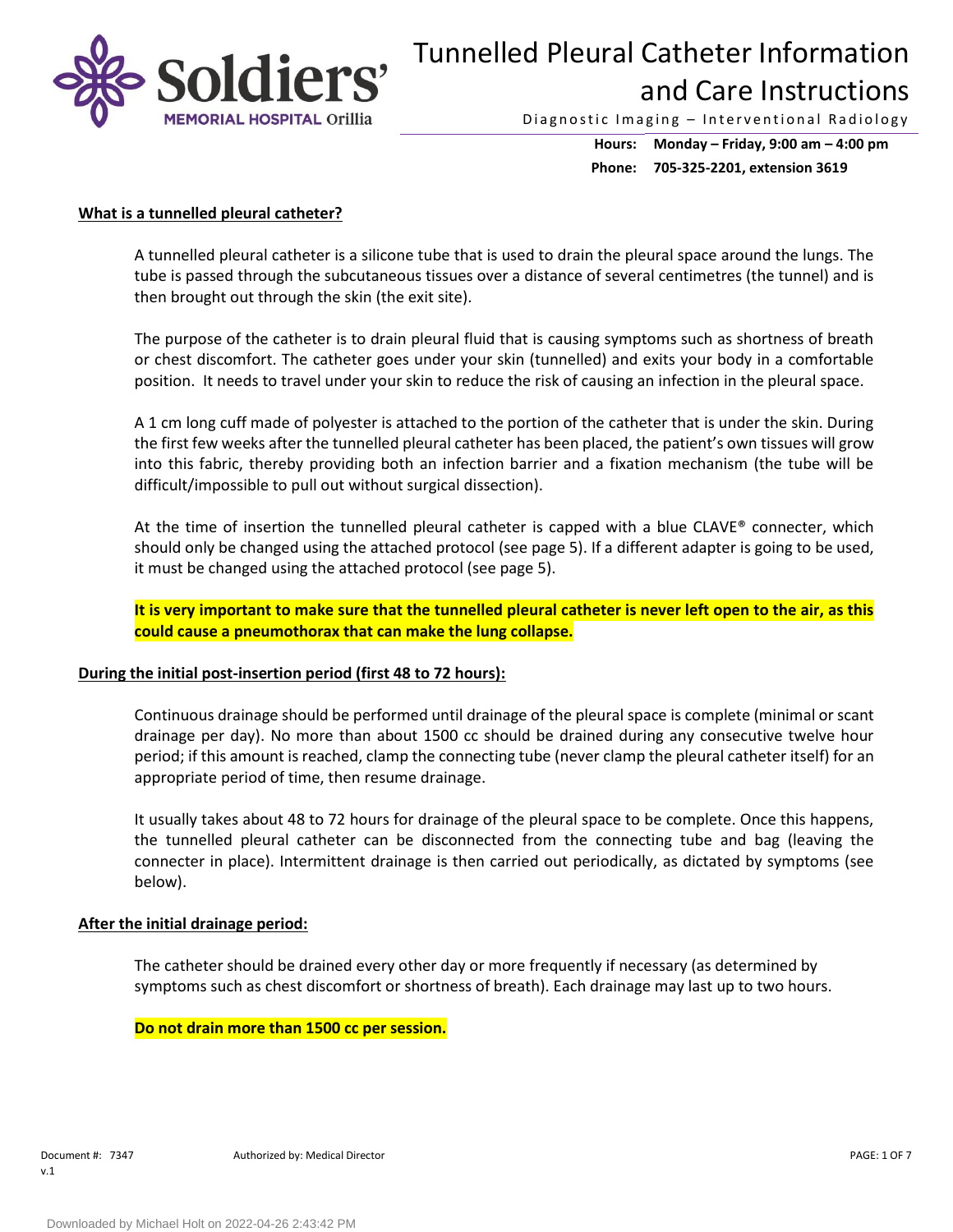

Diagnostic Imaging - Interventional Radiology

**Hours: Monday – Friday, 9:00 am – 4:00 pm Phone: 705-325-2201, extension 3619**

# **STEPS TO FOLLOW WHEN DRAINING A TUNNELLED PLEURAL CATHETER:**

**Note: It is very important to make sure that the tunnelled pleural catheter is never left open to the air, as this could cause a pneumothorax.**

Equipment required:

- Alcohol swabs
- New connecting tubing and drainage bag must be used with each drainage:
	- a) Needleless system: Patients are sent home with a CLAVE® needleless connecter, connecting tubing (14 French with male Luer lock) and a leg bag with drainage valve. If desired, may use secondary IV set in place of connecting tubing and empty IV bag in place of leg bag.
	- b) Needle system: If preferred, may switch to a needle system. Change CLAVE® adapter using attached protocol (see page 5). Use 18 gauge needle, secondary IV set and empty IV bag to collect fluid.
- To speed up drainage, evacuated bottles can be used in place of drainage bags (if available).

### **Procedure:**

- Place patient in a comfortable position.
- Maintain sterile technique.
- Examine the tunnelled pleural catheter and its connecter carefully. Check for blood strands or fibrin. If blocked, follow the "changing the PRN adapter" using the attached protocol (see page 5).
- Clean connecter thoroughly with alcohol swab.
- Needleless system: Attach male Luer lock on connecting tube to the connecter.
- Needle system: Attach 18 gauge needle to secondary IV set and push through the adapter. Use tape to secure secondary set to the adapter while the fluid is draining.
- Put the drainage bag lower than the patient's chest to drain the pleural fluid.
- To start the flow of pleural fluid, ask the patient to breathe deeply or cough. Asking the patient to walk around may also start the flow. Pleural fluid should run freely  $-$  if not, reposition the patient for better drainage.
- Pleural drainage should take from 30 to 90 minutes per session. Do not drain more than 1500 cc per drainage session. If using a leg bag with drainage valve, use the valve to empty the bag (making sure to kink connecting tube before opening valve).
- Wait five minutes once the pleural fluid stops flowing. Remove connecting tube from PRN adapter.
- Document volume of fluid. Dispose of fluid according to policy. Discard drainage supplies that were used.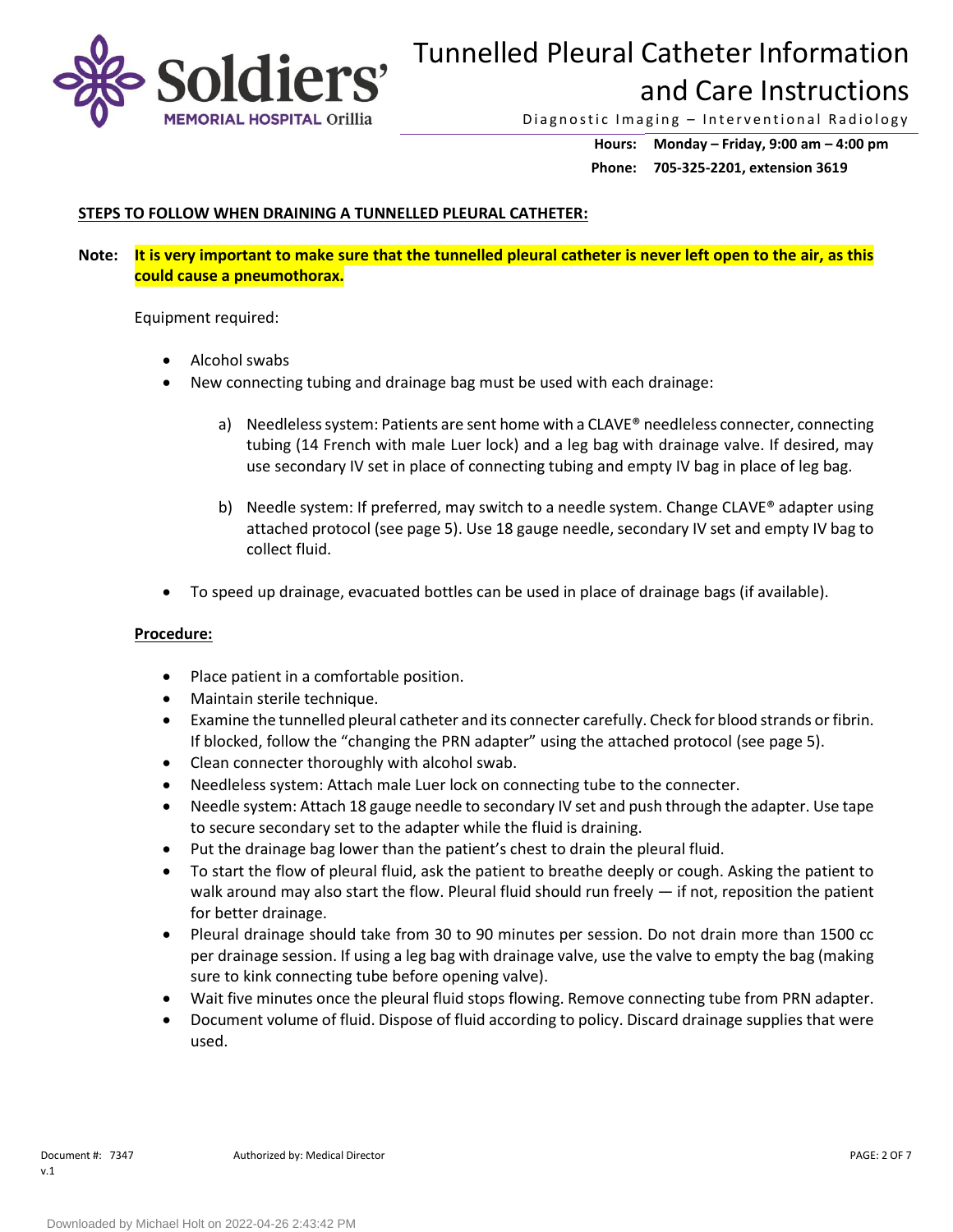

Diagnostic Imaging - Interventional Radiology

**Hours: Monday – Friday, 9:00 am – 4:00 pm Phone: 705-325-2201, extension 3619**

## **If there is discomfort or if the patient starts coughing as the fluid is draining:**

If the connecting tubing has a roller clamp, you can try slowing the drainage. The other option is to stop drainage for a short period of time (e.g., 15 to 30 minutes), then resume.

- If discomfort continues but patient is not short of breath, discontinue drainage for this session.
- If there is discomfort and patient is short of breath, notify the patient's Most Responsible Physician (MRP).

## **If the drainage bag fills with air:**

If the drainage bag fills with air, the air must be released. Failure to release the air may result in subcutaneous emphysema (air in the soft tissues of the chest wall) or an inability of the fluid to drain. To release the air:

1) If using connecting tubing: Kink the connecting tubing (do not kink the pleural catheter) to prevent air from entering the patient's chest.

If using a secondary IV set: Close the roller clamp.

If using leg bag: Turn the bag so that the drainage valve is pointing up. Open the valve then gently squeeze the air out, then close the valve.

If using an empty IV bag: Detach the bag from the end of the tubing, gently squeeze the air out, and reattach the bag.

2) Unkink or unclamp.

## **If fluid is leaking around the tube at the insertion site:**

- If the tunnelled pleural catheter is draining fluid into the bag but there is also fluid leaking around the tube at the insertion site, leave the catheter to straight drainage for 48 to 72 hours.
- If the tunnelled pleural catheter is not draining any fluid into the bag but there is fluid leaking around the tube at the insertion site, see section below.

### **If there is little or no drainage from the catheter:**

Reposition the patient two or three times. If that doesn't work:

- If the patient is not short of breath or experiencing chest discomfort, discontinue drainage until next scheduled drainage.
- If the tube is not draining and the patient is symptomatic, inspect the tunnelled pleural catheter, PRN adaptor and drainage tubing. If the PRN adaptor appears be a blocked, change it using the attached protocol (see page 5). If the drainage tubing is blocked, change it. If no blockage is visible,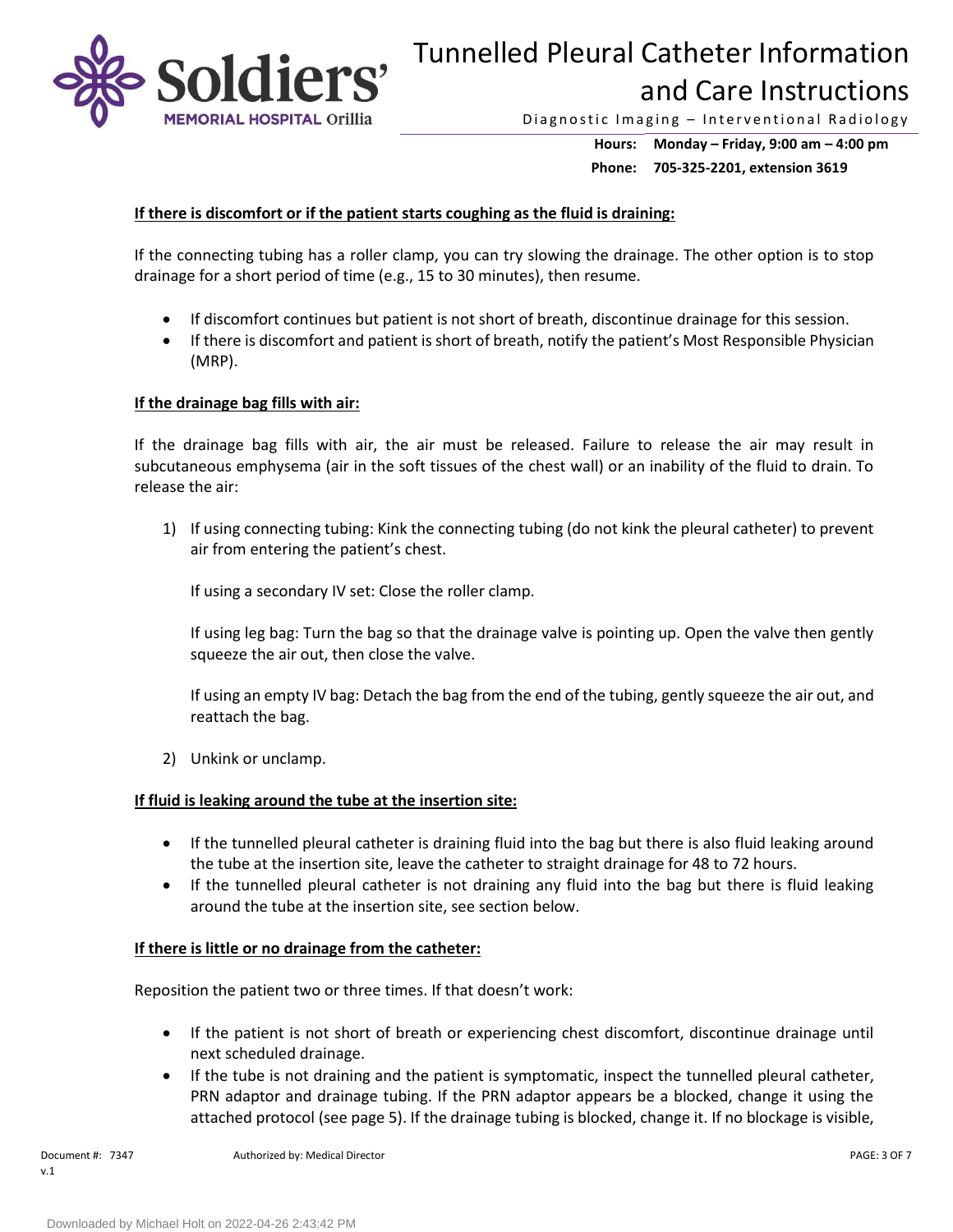

Diagnostic Imaging - Interventional Radiology

**Hours: Monday – Friday, 9:00 am – 4:00 pm Phone: 705-325-2201, extension 3619**

try to flush the catheter following the attached protocol (see page 6). If there is still no drainage and the patient is symptomatic and this occurs between the hours of 8:00 a.m. and 4:00 p.m., Monday through Friday, call 705-325-2201, extension 3505 or 6127 and ask to speak with the Interventional Radiology staff.

**If three consecutive drainages yield less than 20 to 50 cc of fluid on each occasion**, contact the patient's palliative care physician. Under these circumstances, both a chest x-ray and a chest CT scan should be arranged in order to evaluate the patient for one of two possibilities:

- 1) Tube occlusion, in which case CT will show increasing pleural fluid; or
- 2) Spontaneous pleurodesis (which occurs in up to 50% of patients), in which case CT will show little or no pleural fluid and catheter removal should be contemplated.

## **Documentation:**

Document amount, colour and consistency of drainage and other observations on appropriate record.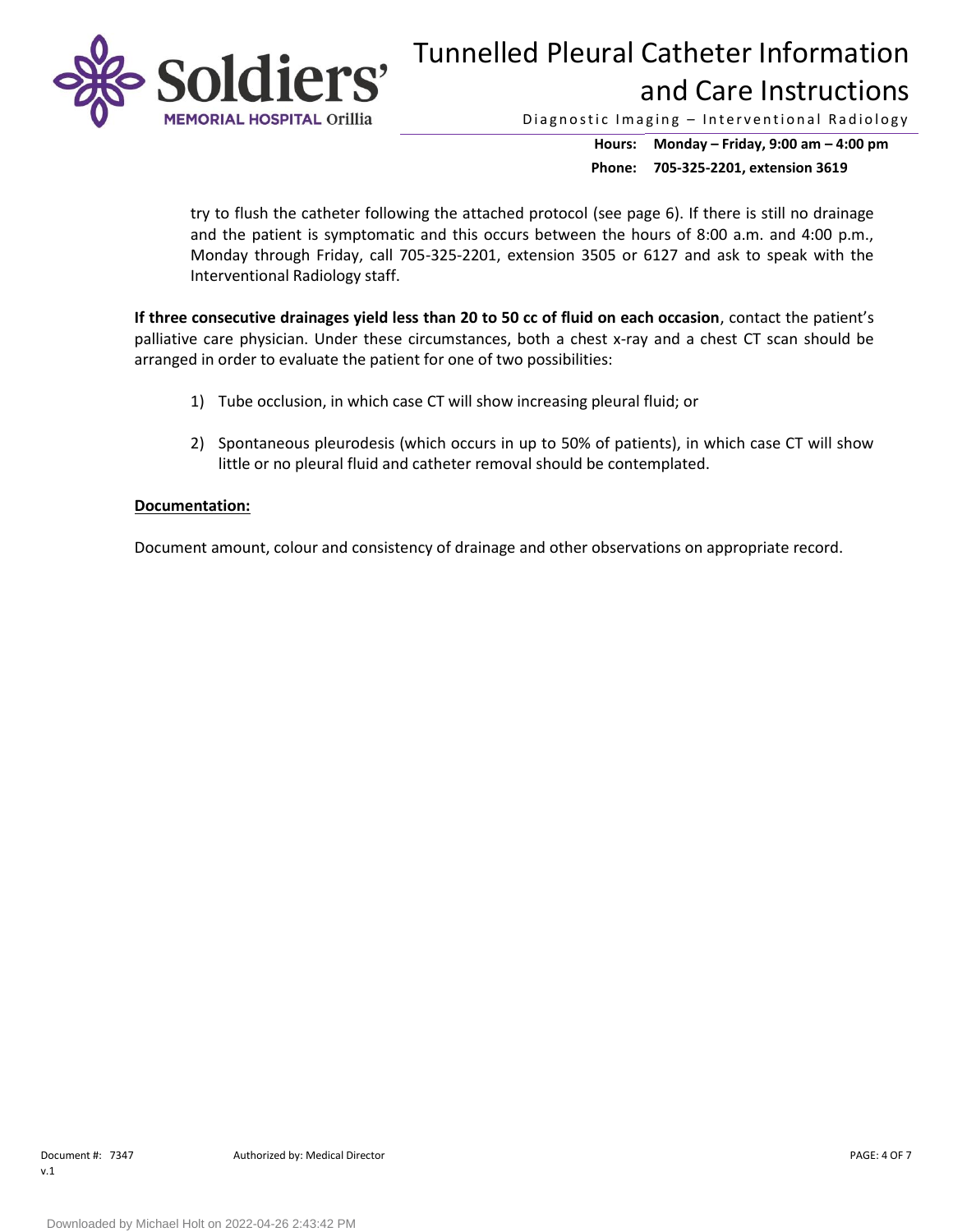

Diagnostic Imaging - Interventional Radiology

**Hours: Monday – Friday, 9:00 am – 4:00 pm Phone: 705-325-2201, extension 3619**

# **CHANGING THE CONNECTOR (OR PRN ADAPTER):**

**Note: The connecter should be changed if fibrin has blocked the flow of pleural fluid (or if there is a suspicion that the connecter is blocked).**

## **Steps to follow when changing the connecter:**

- Maintain sterile technique.
- Use alcohol swab to moisten and cleanse the area connecting the tunnelled pleural catheter to the PRN adapter.
- Clamp catheter manually do not use any kind of a clamp instrument as it may damage the pleural catheter.
- Turn the connecter clockwise and counter clockwise to disconnect it from the tunnelled pleural catheter. Be careful and patient as it may take a few minutes to disconnect the connecter from the end of the catheter.
- Clean the end of the tunnelled pleural catheter with an alcohol swab.
- Attach a new connecter.
- Secure the end of the connecter to the tunnelled pleural catheter with waterproof tape.

If the tunnelled pleural catheter remains blocked after changing the connecter, the catheter may also be flushed (see attached flushing protocol on page 6).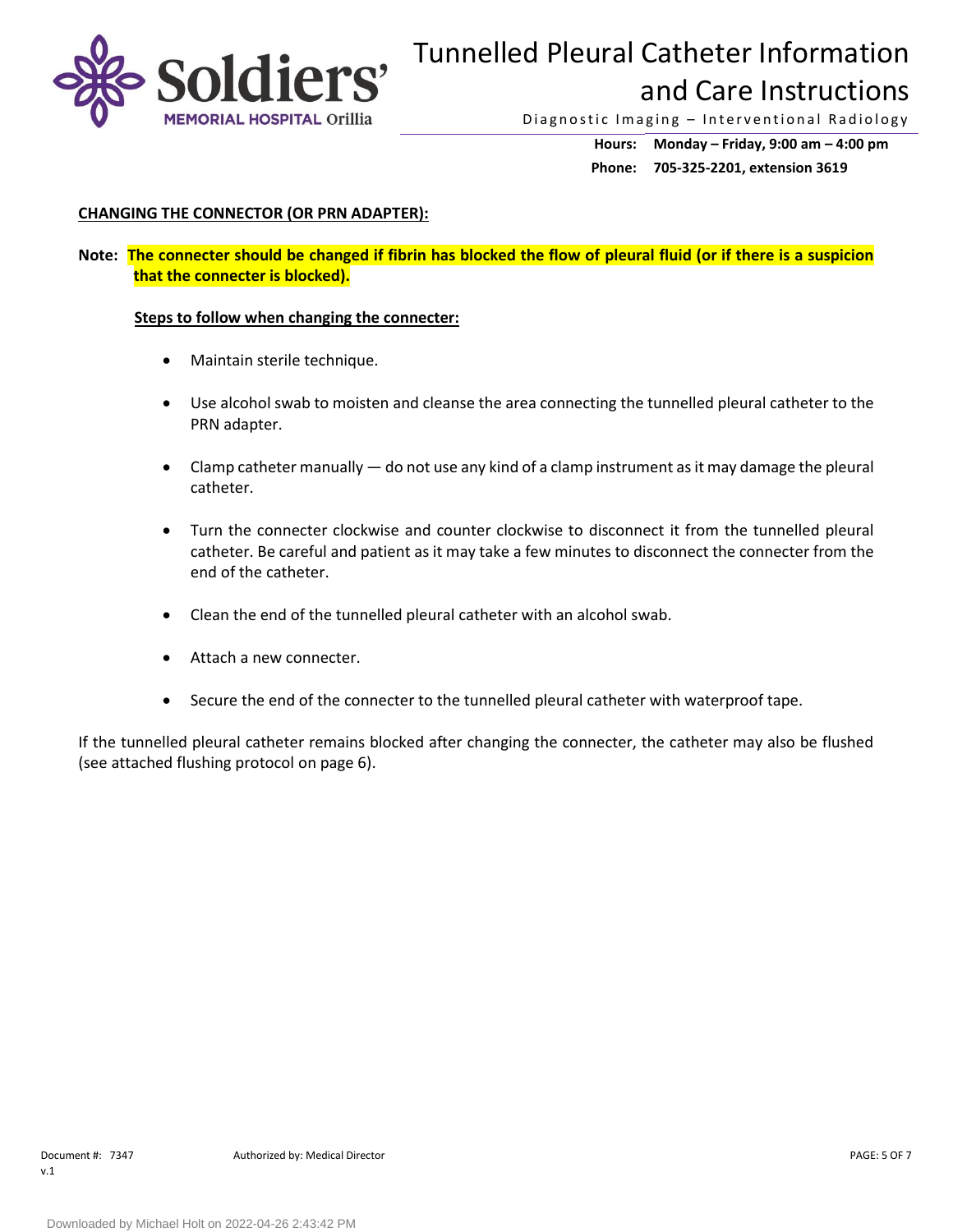

Diagnostic Imaging - Interventional Radiology

**Hours: Monday – Friday, 9:00 am – 4:00 pm Phone: 705-325-2201, extension 3619**

## **FLUSHING A TUNNELLED PLEURAL CATHETER:**

The tunnelled pleural catheter should be flushed only if it is blocked. Do not flush the catheter on a routine basis.

## **Equipment required:**

- 10 cc sterile injectable normal saline
- 10-12 cc syringe
- Alcohol swabs

### **Procedure:**

- Maintain sterile technique.
- Draw up the normal saline, clean the end of the connecter with the alcohol swab and inject the normal saline slowly into the tunnelled pleural catheter.
- If the normal saline flushes in with ease and the patient experiences no shortness of breath, pain or discomfort, attach the drainage tubing and bag to the tunnelled pleural catheter and drain the pleural fluid.
- If there is minimal or no drainage once connected and the patient is asymptomatic, detach and discard the tubing and bag and resume drainage on the next visit.
- If there is resistance when flushing, reposition the patient and attempt again. If there is still resistance, stop the procedure and notify the patient's palliative care physician.